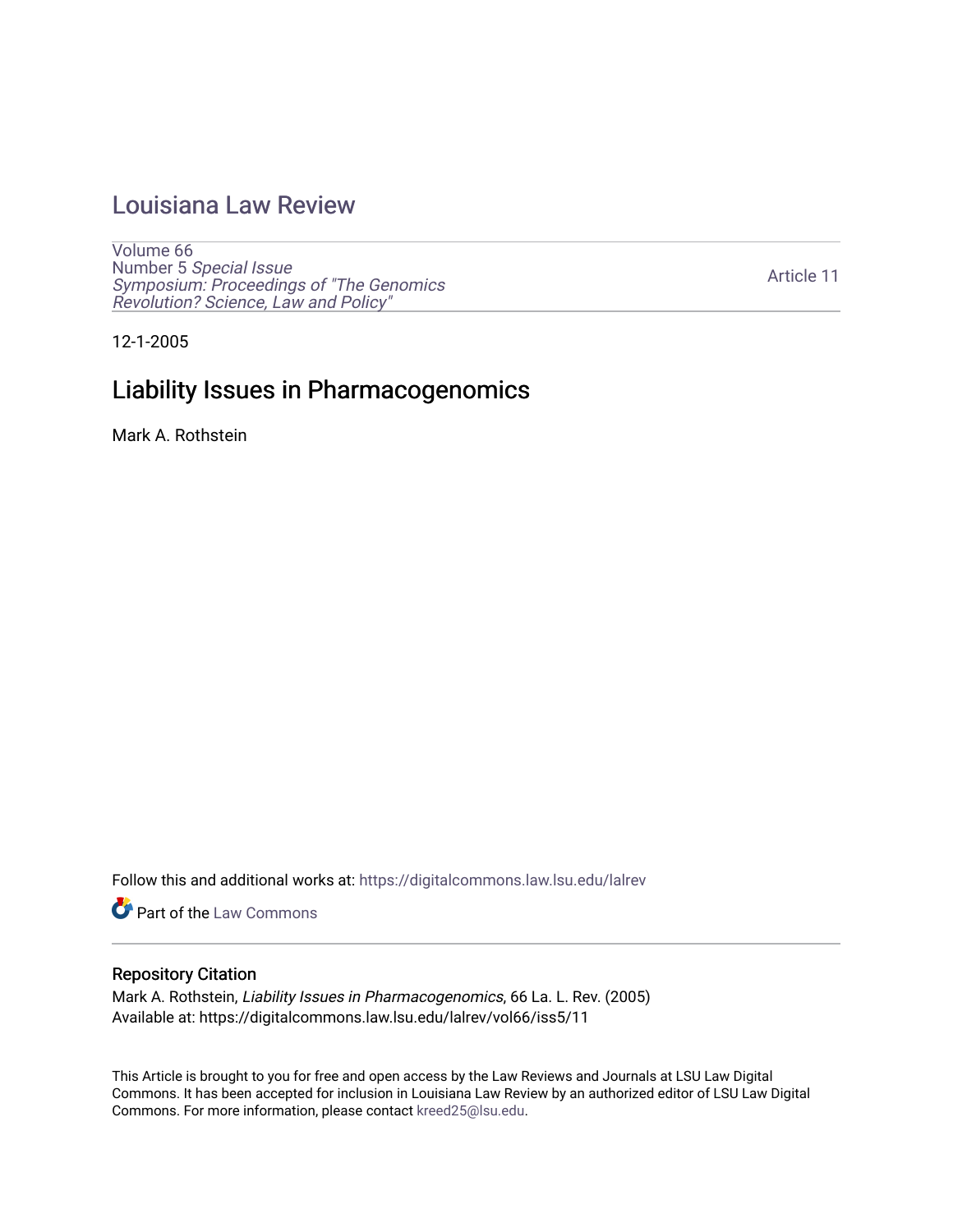### **Liability Issues in Pharmacogenomics**

#### *MarkA. Rothstein*

Liability concerns involving pharmacogenomics inevitably raise broad issues of ethics and policy. The first of these issues, often called "genetic exceptionalism," deals with whether genetic information is so unique that it should be considered separately from other medical information. In other words, is there something different about pharmacogenomics as opposed to any other pharmaceutical research discipline? Is there something unique about drug development strategies and drug regulation involving pharmacogenomics compared with traditional drug development strategies and regulations? Is there something development strategies and regulations? different about liability issues for manufacturers and health care providers involved with this technology? These questions will inform our analysis of pharamacogenomics.

Another important, overarching issue is the effect on liability of increasingly sophisticated medical technologies. In medicine, the more that health care providers attempt or promise they can do, the greater the likelihood that patients and their family members will be disappointed after an adverse outcome. Disappointment, personal loss, and high health care expenses sometimes translate into lawsuits. But, I am getting ahead of myself, and first I want to trace the ethical, policy, and potential liability issues all the way back to the research stage.

Let us assume that I am the CEO of a large biotech or pharmaceutical company engaged in research on a certain disease. Scientists working for my company discover that there are ten common polymorphisms of a particularly promising drug target. We can design drugs to attack one, two, or maybe three of these polymorphisms, but it would be prohibitively expensive to design a drug strategy and do research on all ten gene variations. How do I decide which polymorphism to pursue? If I am a savvy CEO, the first thing I am going to ask is, "Tell me what the market is for each of these ten potential drug targets." I want to know more than simply the overall population frequency; I want to know who these people are. Are they likely to be well-insured, or otherwise have money? Where do they live? If they live in developing countries, I doubt I would be interested in spending one hundred million

Copyright 2005, by LOUISIANA LAW REVIEW.

J.D., Herbert F. Boehl Chair of Law & Med. & Dir., Inst. for Bioethics, Health Policy & Law, University of Louisville School of Medicine. This work is based upon a live presentation made on February 5, 2004, and does not necessarily reflect events and changes thereafter.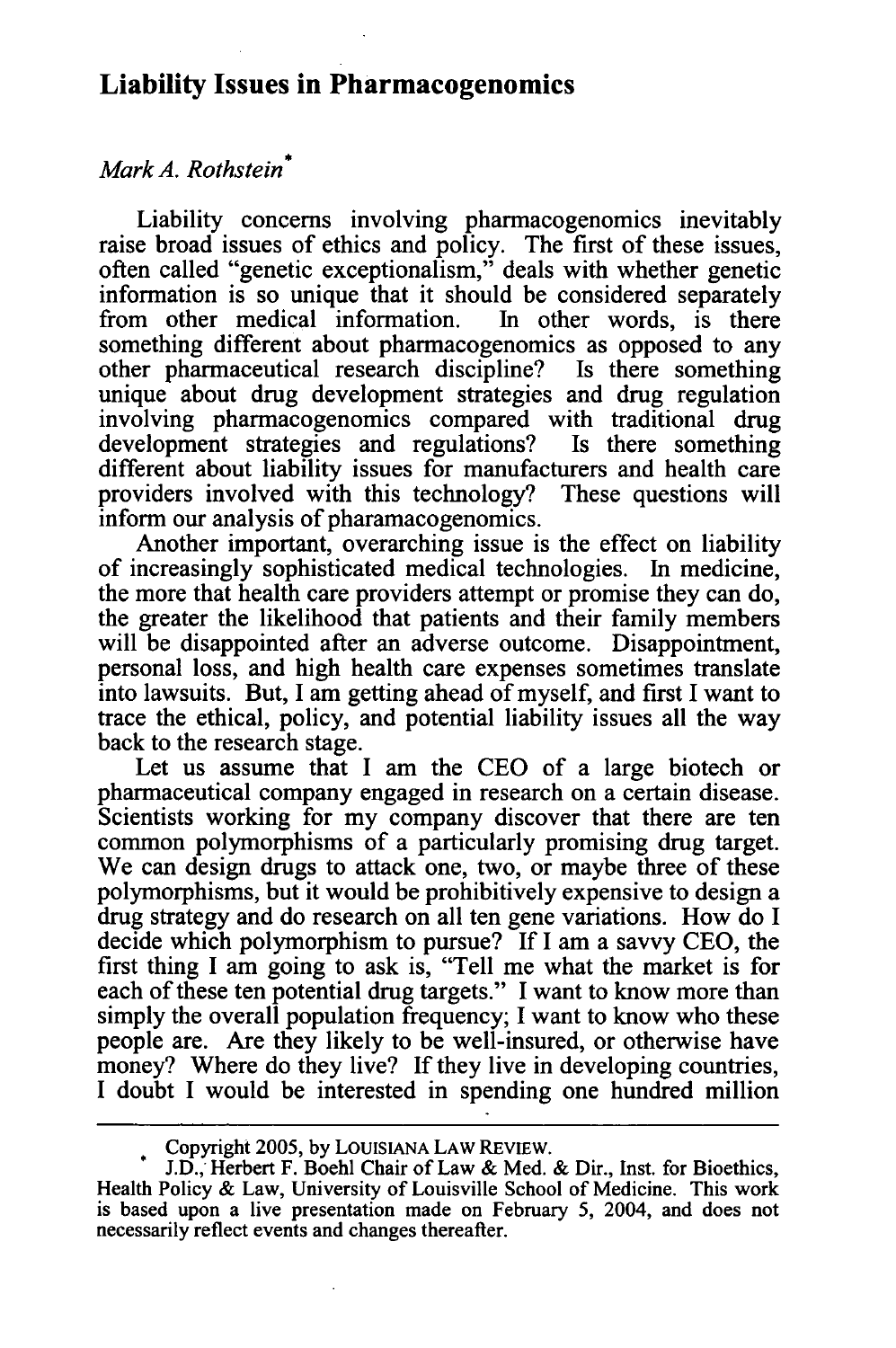dollars on research and development ("R&D") to make a product that few potential customers could afford to buy.

From the standpoint of distributional ethics, how do we decide what drug targets are appropriate? The answer involves more than simply rich and poor. It may be a matter of numbers. As a drug company CEO, I'm also not interested in spending money to find drugs for rare genotypes—what may be called "orphan genotypes." Should public policy be formulated to try to promote the research and development of drugs aimed at rare genetic variations? One possibility is to enact legislation along the lines of the Orphan Drug  $Act<sup>1</sup>$  to help subsidize such drug development.

As for liability, the two main legal theories likely to be raised by individuals who allege that they were injured by taking a pharmacogenomic-based medication are products liability and negligence. Products liability would be used in actions against manufacturers and retailers of pharmaceutical products.<sup>2</sup> For those of you not familiar with the concept of products liability, it is liability without fault. That means there is no requirement that the injured party prove the manufacturer failed to exercise reasonable care in designing or manufacturing the drug.<sup>3</sup> The main theory behind strict liability for dangerously defective products is that the costs of injuries are allocated to the manufacturers of the products, who are more able to bear the costs and pass them on to the ultimate consumers of the products. In this way, the costs of injuries are distributed among all users rather than the unfortunate ones with adverse outcomes. $4$  Negligence is the most likely legal theory on which to base a lawsuit against a health care professional who erroneously prescribed a particular pharmaceutical product. In such a case, the allegations would be similar to those in medical malpractice cases—that the health care provider failed to meet a reasonable standard of care.<sup>5</sup>

Another legal theory that could be used in lawsuits against pharmaceutical companies is failure to warn.<sup>6</sup> Manufacturers have a legal duty to warn consumers of dangers flowing from both the intended uses of their product and the foreseeable misuses of their product.<sup>7</sup> Did you ever wonder why ladder manufacturers put a

7. *Id.* at 853.

<sup>1. 21</sup> U.S.C. §§ 360aa-360ee (2004).

<sup>2.</sup> Larry I. Palmer, Medical Liability for Pharmacogenomics, Pharmacogenomics: Social, Ethical, and Clinical Dimensions (Mark A. Rothstein ed., 2003).

<sup>3.</sup> David G. Owen, Products Liability Law 249 (2005).

<sup>4. 2</sup> Dan B. Dobbs, The Law of Torts, 976-77 (2000).

<sup>5. 1</sup>Dan B. Dobbs, The Law of Torts, 632-33 (2000).

<sup>6.</sup> Owen, *supra*note 3, at 564.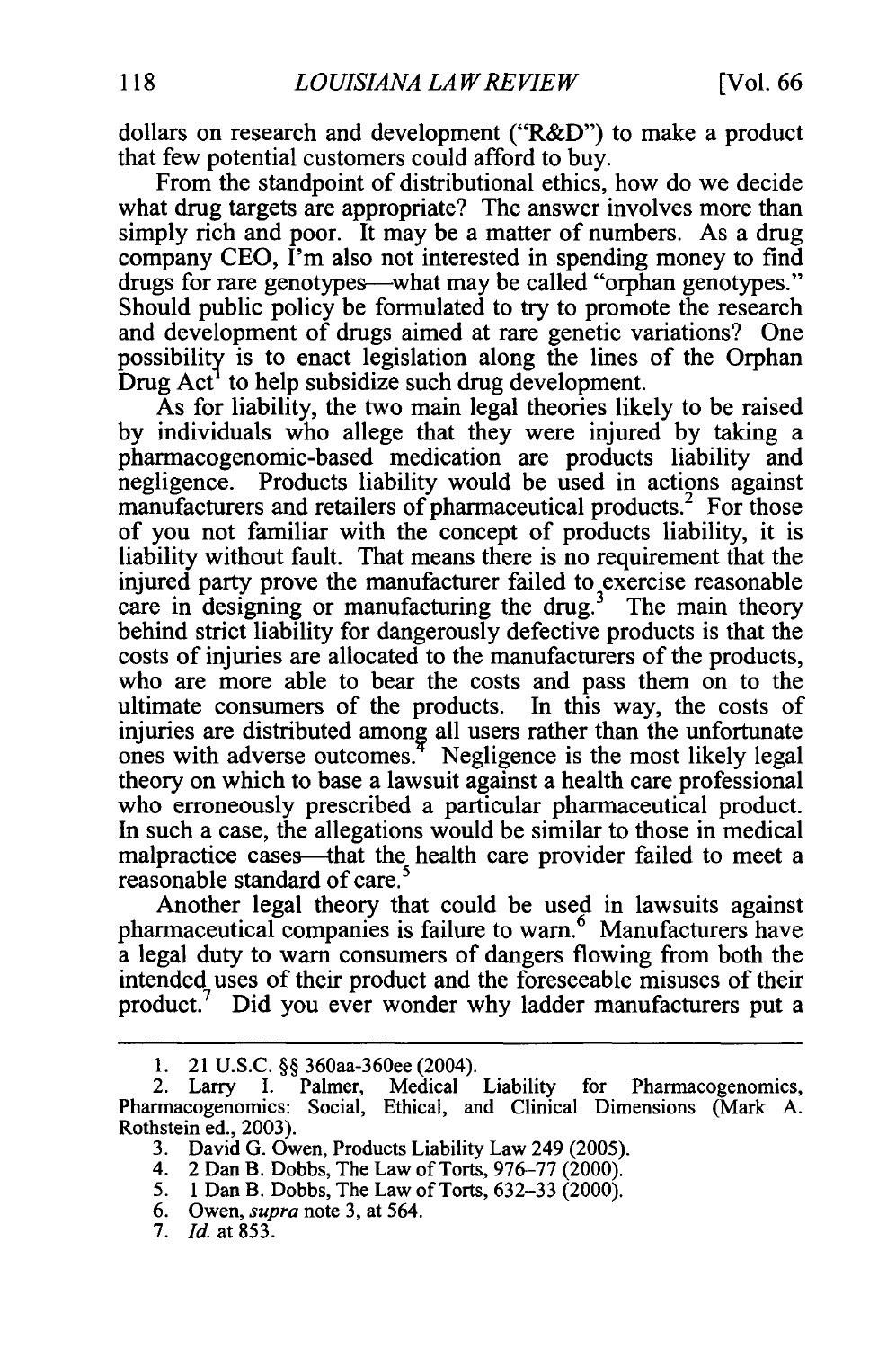warning on the little ledge that holds the paint can that says, "This is not a step?" The answer is that, even though it is a foolish thing to do, it is foreseeable that someone will try to use the ledge as a step, fall off, and suffer serious injuries. The law has developed to hold that if a product's misuse is foreseeable, then the manufacturer may be liable if it failed to take steps to protect the consumer, including warnings about the dangers of misusing the product. In the pharmaceutical setting, manufacturers satisfy the duty to warn through warning labels, package inserts, and product descriptions in the Physician's Desk Reference.

Although research in pharmacogenomics has a long way to go, there is already litigation in this area. Pharmacogenomic-based products are not a prerequisite for pharmacogenomic-inspired litigation. As soon as it is possible to detect varied response to a pharmaceutical product, manufacturers may have a duty to inform potential users of that variation and suggest that they undergo genetic testing, even though there is no special product, special dosage, or other attempt to target the product to a particular genotype.<sup>8</sup> Here, the duty to warn involves warnings about Here, the duty to warn involves warnings about potential adverse events identifiable by genetic testing.

An important concept in failure to warn cases is the "learned intermediary doctrine." $\delta$ <sup>F</sup> This doctrine is premised on the fact that, with a prescription drug, there are at least two levels of professionals between the patient and the product--the prescribing physician and the distributing pharmacist. Pharmaceutical companies have a reasonable expectation that the patient will be told by a prescribing physician how to take the prescription and that there will be directions given to the patient by the pharmacist-how many pills to take, what time of day, with or without food, etc. The defendant-manufacturer may rely on these other professionals to provide instructions as long as the learned intermediaries themselves have been given sufficient information about what to tell the patient.

Another important issue in pharmaceutical litigation involves off-label uses. The Food and Drug Administration (FDA) does not regulate the practice of medicine; it regulates drugs and devices. The FDA is not in the business of telling physicians for what conditions they can prescribe medications. The main exceptions involve information the FDA compels manufacturers to put on the

<sup>8.</sup> Mark A. Rothstein, Epilogue: Policy Prescriptions, Pharmacogenomics: Social, Ethical, and Clinical Dimensions 327 (Mark A. Rothstein ed., 2003).

<sup>9.</sup> James O. Castagnera et al., *The Gradual Enfeeblement of the Learned Intermediary Rule and the Argument in Favor of Abandoning It Entirely,* <sup>36</sup> Tort & Ins. L.J. 119 (2000-2001).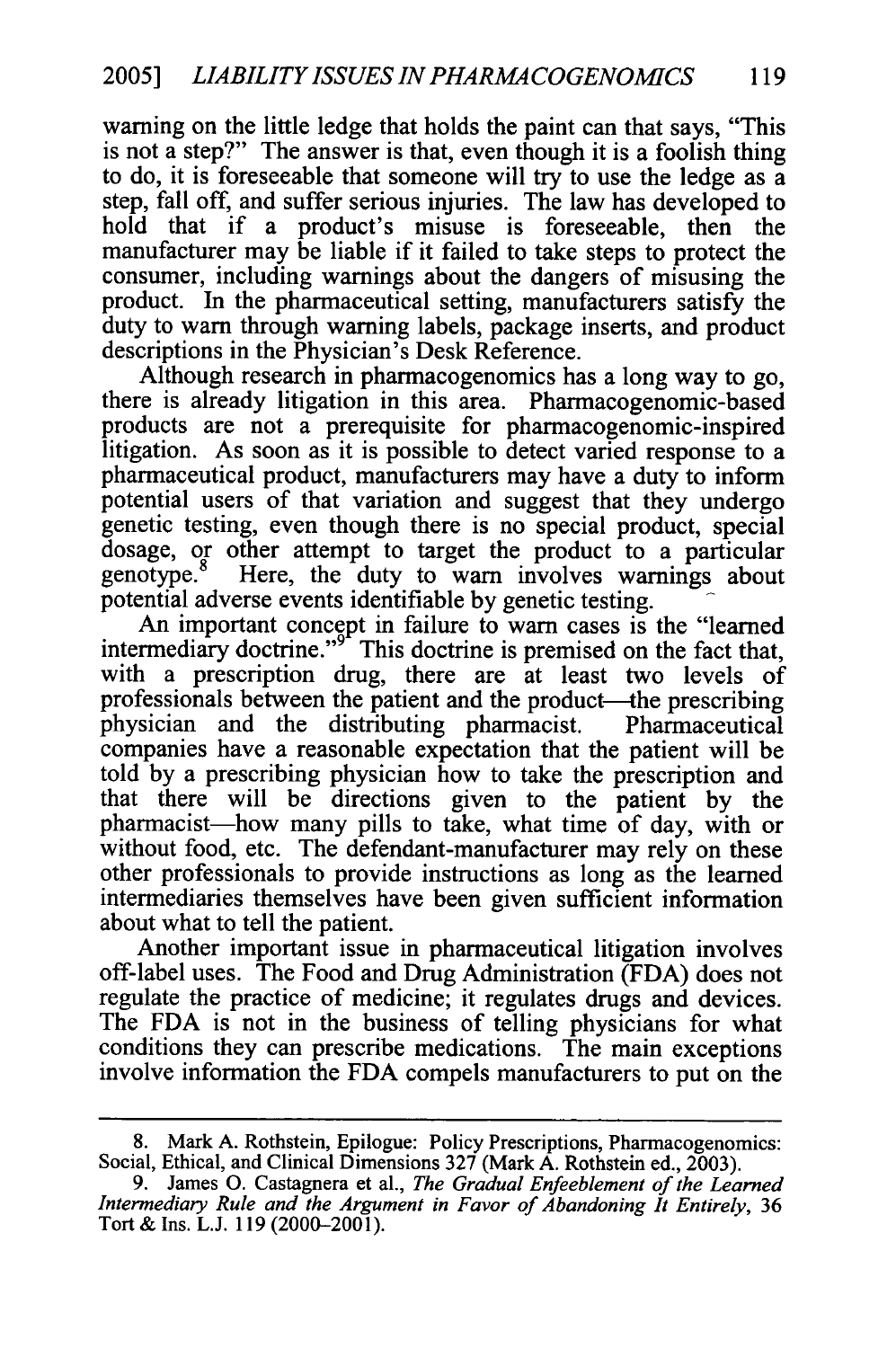label or package insert, and "Dear Doctor" letters advising physicians of newly discovered problems involving certain medications. Therefore, if a physician thinks that a medication for asthma will work wonders for patients with diabetes, the FDA is not going to limit the ability of the physician to prescribe this so-<br>called off-label use. Nevertheless, if a manufacturer promotes a harmful off-label use, then the manufacturer may be found liable.<sup>10</sup> There have been instances where a manufacturer has "winked" at an off-label use because the use greatly increased the market for the product. In the future, it is at least theoretically possible that a pharmaceutical company, that has invested millions of dollars for a genetically-limited drug, would have an incentive to encourage wider off-label use.

Direct-to-consumer (DTC) advertising<sup>11</sup> poses yet another liability issue. It is difficult to imagine that it is only in the last ten years that there has been such a seemingly endless barrage of commercials during the evening news for new pharmaceutical products. Manufacturers have realized that DTC advertising is a very effective way to stimulate demand for their products. Now, I have to admit that some of these commercials absolutely baffle me. They must work or the drug companies would not spend such great sums of money making and airing them, but sometimes I don't see the point of advertising directly to consumers. One product that comes to mind is Procrit. The voiceover says something like:<br>"Are you undergoing chemotherapy? Are you weak? Do you have anemia? Do you have a hard time walking? Ask your doctor about Procrit." I can't help but think, if I am on chemotherapy and having those problems, my doctor had better not wait for me to tell him or her about medications to alleviate such debilitating symptoms. At any rate, absent a regulatory change, DTC advertising is not going away, and it is likely to be increasingly important for a wide range of pharmaceutical products.

The intersection of DTC advertising and pharmacogenomics raises some important ethical issues involving race and ethnicity. Scientists may well discover certain individuals in certain culturally defined groups who have a much higher incidence of X, Y, or Z condition. They may also discover that some treatments work better for people with certain genotypes linked in one way or another to a certain ethnic group. And I can imagine the

<sup>10.</sup> Margaret Gilhooley, When Drugs Are Safer for Some But Not Others: The FDA Experience and Alternatives for Products Liability, 36 Hou. L. Rev. 927, 939 (1999).

<sup>11.</sup> Food and Drug Administration, Final Guidance on Direct-to-Consumer Advertising, 64 Fed. Reg. 43, 197 (1999).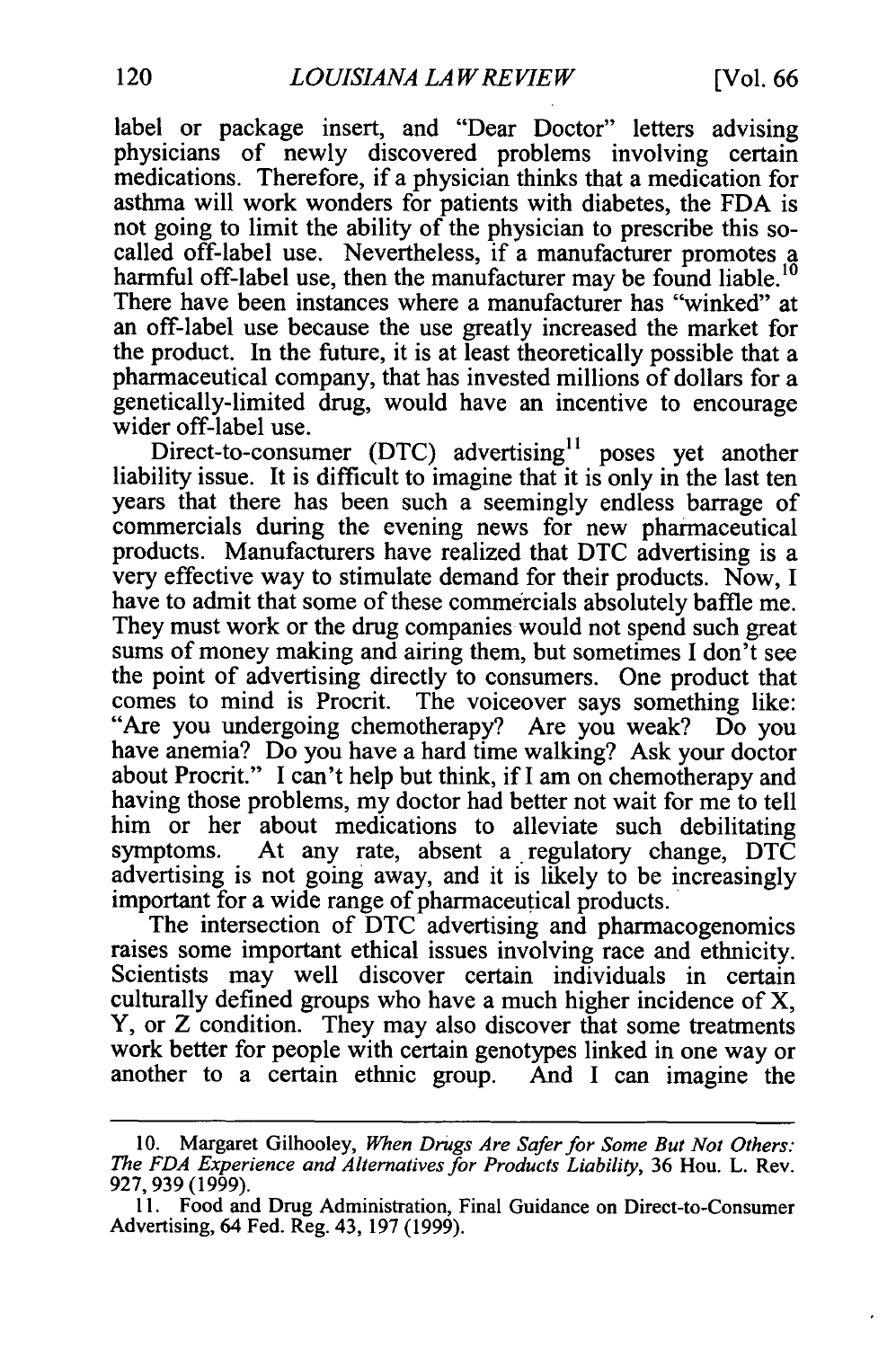announcers on the commercials asking: "Are you African-American? Do you have hypertension? My company has just developed a new drug for you." Or: "Are you of Hispanic origin? Do you have diabetes? We've got a drug for you." And I think this would be just awful in terms of fostering the public's misunderstanding of the relationship between genotype, "race and ethnicity," and adverse drug reactions in certain groups. Unfortunately, I can see it happening unless we are careful.

I also think that post-marketing surveillance may be increasingly important as there are more clinical trials involving genotype-matched subjects. Compliance by pharmaceutical manufacturers with their post-marketing surveillance obligations has been [lagging.](https://lagging.12)<sup>12</sup> Many experts believe that clinical trials in smaller and genetically homogeneous cohorts may miss potentially adverse drug events. Therefore, post-marketing surveillance will be increasingly important.

One last type of pharmacogenomics inspired lawsuit might arise out of the use of home testing kits to detect pharmacogenomic variations. It does not take too much imagination to contemplate the sale of such a product, perhaps with instructions to match your dosage to blue, red, purple, or whatever color your sample turns. I think we need to be very careful before we turn every residential bathroom into a clinical pharmacogenomics laboratory. I think it is reasonable to predict that adverse events from such do-it-yourself pharmacy practice will inevitably result in litigation.

The preceding discussion has focused on special litigation issues raised by pharmacogenomics. In addition, "traditional" personal injury lawsuits may implicate pharmacogenomics. For example, managed care organizations (MCOs) often adopt formularies of medications for which they will provide payment under a particular health plan. The decisions whether to include a pharmaceutical product on a formulary are extremely important to the diffusion of any new product. Without reimbursement, the uptake of the technology will be low because people do not like to pay out-of-pocket. MCOs will have to undertake a drug-by-drug cost-benefit analysis to determine whether a pharmacogenomic test to identify differential drug response and prescribing the new drug indicated by the test are cost-effective. For example, a drug may be ten percent more efficacious, but cost twenty times more than standard therapy. The decision whether to cover the new drug will be based on the degree of efficacy of standard therapy, the nature

<sup>12.</sup> Food and Drug Administration, Report to Congress on Postmarketing Studies (2003), *availableat* <www.fda.gov/cber/fdama/pstmrktfdama>130.htm.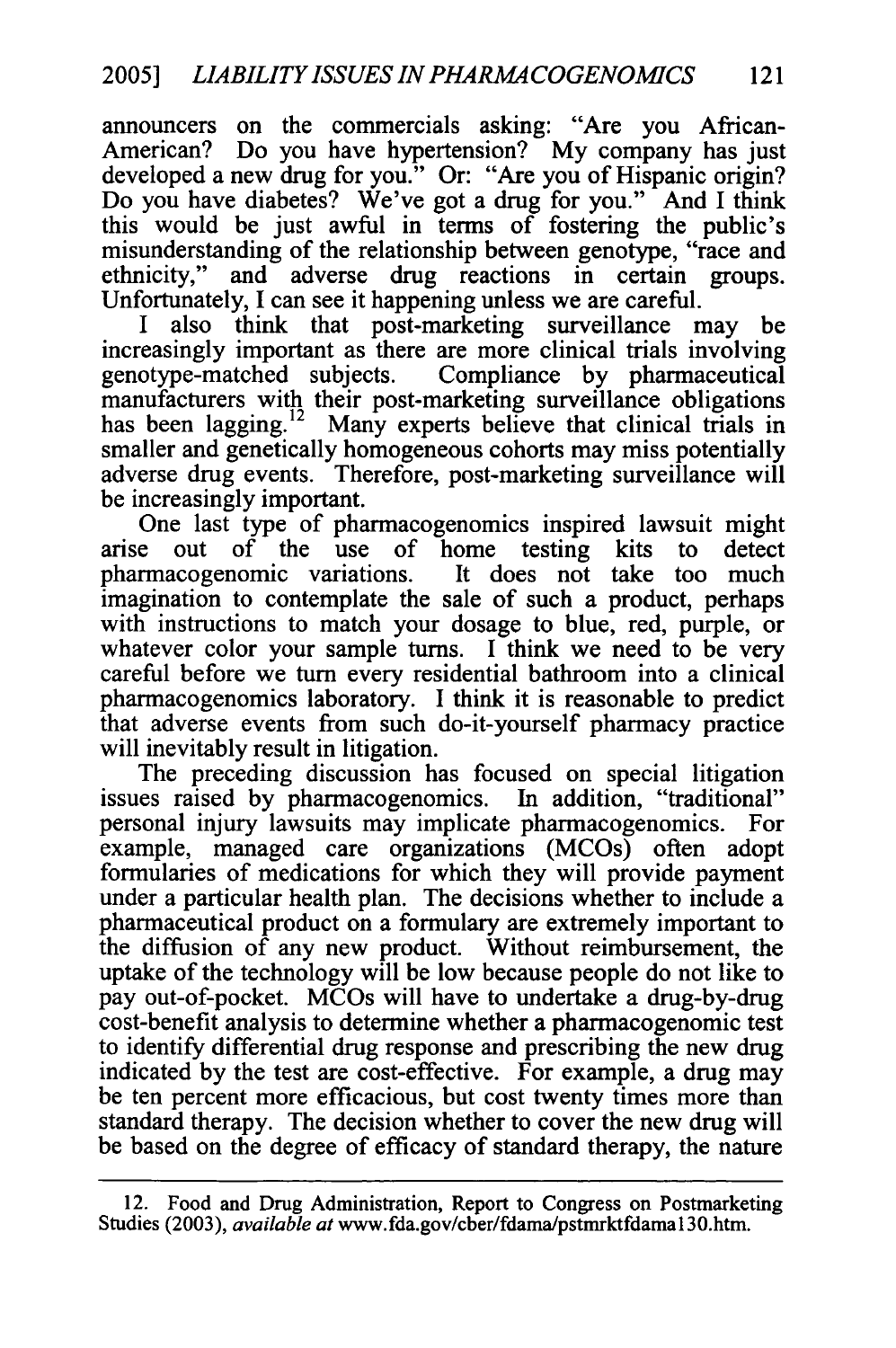of the condition, the degree to which timing is essential to treatment, and numerous other factors. Suppose that the formulary does not include a certain drug because the MCO has determined that the benefits are not significant when compared with the cost. Does the physician have an obligation to tell the patient the following: "There is another drug that studies show may be a little bit more effective, but it is much more expensive, and your health plan does not pay for it. So, if you want that drug, I will write you a prescription, but keep in mind that it will cost you around \$400 a month for this drug, and the other would be completely paid for by your insurance." Would there be liability for the physician who fails to provide this information when the patient does not get better using the formulary medication?

If current trends continue, one of the most likely ways we are going to see pharmacogenomic testing introduced commercially is to rule out certain drugs that would cause side-effects to the patient. I suspect that before we actually have replacement drugs, some of these tests will be used as a safety screen. If physicians fail to use them and an adverse event occurs, there could be liability. A fundamental question is whether physicians have the training to incorporate these tests and products into their practices. In the past, medical genetics was largely the domain of obstetricians, pediatricians, and a handful of specialties besides the genetics field itself. In the future, pharmacogenomics will be integrated into all medical specialties and in the practices of generalists as well. For example, in the future internists may be unlikely to prescribe medications for diabetes or hypertension unless the patient first undergoes some pharmacogenomic analysis. Clinical pharmacogenomics may also increase the responsibilities of clinical laboratories. Who is going to teach and attend all of those Continuing Medical Education programs? And how much information will a laboratory have to report to an ordering physician about the outcome of the test?

Another potential source of malpractice liability for physicians, nurses, and pharmacists is the failure to provide genetic counseling.<sup> $13$ </sup> Keep in mind that counseling for pharmacogenomics would not be the typical genetic counseling—for example, before someone decides to take a cystic fibrosis carrier test. But, even beyond medicinal and psychological implications, the outcomes of these tests could bring about negative economic consequences to the patient by adding information to the individual's health record that he or she is more difficult or expensive to treat.

<sup>13.</sup> Ellen Wright Clayton, *Ethical, Legal and Social Implications of Genetic Medicine,* 349 New Eng. J. Med. 562 (2003).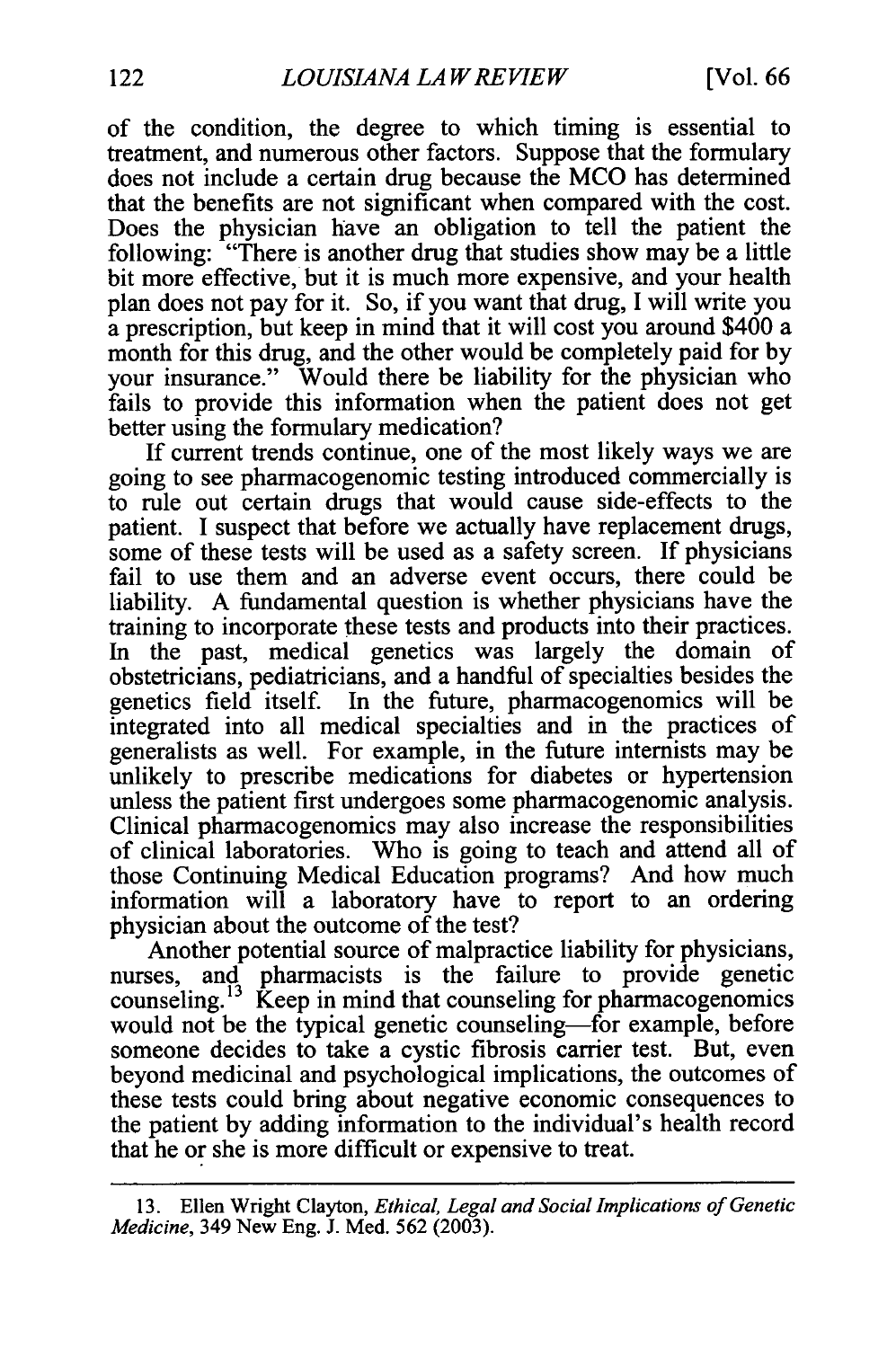The economics of genetic testing are also likely to raise more challenges for genetic counseling. For the cost of testing for a single pharmacogenomic variation, why not test for 1,000 or 10,000 polymorphisms and build the record for future medicinal needs? How can a health care provider get informed consent for so many tests being run at the same time? Today, a single informed consent is used for multi-test panels; should a different approach be used with genetic or pharmacogenomic tests? considering genetic counseling in the primary care setting, an important question that comes to mind is: Who is going to do this? Who has time for it? Who is going to reimburse for the counseling? Because the answer to all of these questions is usually "nobody," it is essential to identify other mechanisms to assist with the counseling function, including web-based education, interactive CDs, and so forth. Keep in mind that people tend not to understand probability and risk, and they do not understand concepts like expressivity, penetrance, and latency. Consequently, genetic counseling is highly complex.

Another potential source of malpractice liability is the failure to provide warnings to at-risk relatives. A few years ago, the American Society of Human Genetics issued a statement that it would be permissible for physicians and non-physician geneticists to warn at-risk relatives when a patient's refusal to warn could result in imminent harm.<sup>14</sup> It is not clear whether this advice remains valuable in light of the Privacy Rule promulgated under the Health Insurance Portability and Accountability Act  $(HIPAA).$ <sup>15</sup>

It also remains to be seen whether personal injury lawsuits based on alleged failure to properly prescribe, dose, dispense, and administer medications will increase as a result of the growing availability of pharmacogenomic based drugs. If so, there could well be a significant increase in the potential liability of pharmacists and nurses as well as physicians. Of course, no plaintiff is going to sue a nurse rather than a physician unless the nurse's wrongdoing means liability for a hospital. After all, pharmacogenomics is unlikely to change the need for a malpractice plaintiff to find a deep pocket.

As in other aspects of health care, concerns about liability may prove to be a key factor that drives the adoption of pharmacogenomic tests and medications. Consider the following

<sup>14.</sup> ASHG Social Issues Subcommittee on Familial Disclosure, Professional Disclosure of Familial Genetic Information, 62 Am. J. Hum. Genet. 474 (1998). 15. 45 C.F.R. pts. 160, 164 (2005).